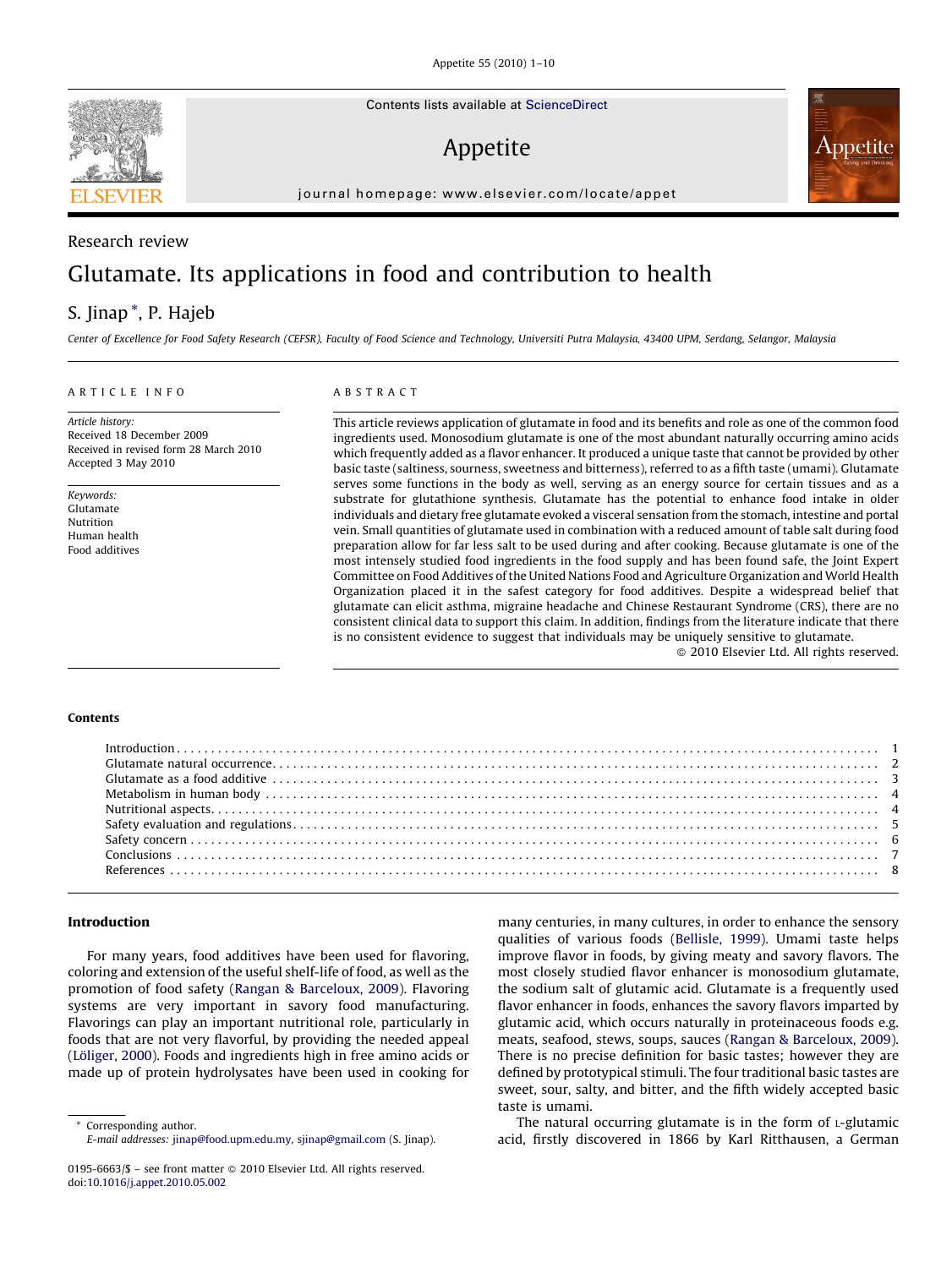scientist, who isolated it from the acid hydrolysate of wheat gluten ([Ritthausen, 1913\)](#page-8-0). Salts of glutamic acid were first discovered in 1908 when Professor Kikunae Ikeda, a Japanese scientist identified the unique taste of umami attributed by glutamic acid; he identified umami as fifth basic taste after sweet, sour, salty and bitter in the tongue, where umami receptor taste located. Professor Ikeda, also has extracted and identified glutamic acid from soup stock prepared from konbu seaweed as the source of the umami taste, which from then, umami is described as savory, or meat or broth-like taste means delicious in Japanese [\(Ikeda, 1909;](#page-7-0) [Ninomiya, 2001\)](#page-7-0). In 1913, Kodama, isolated 5'-inosinic acid from dried skipjack as another key component of the konbu seaweed stock. In 1957, Kinoshita explored a bacterial strain Micrococcus glutamicus (later changed to Corynebacterium glutamicus) which could produce and accumulate large amounts of L-glutamic acid ([Kinoshita, Udaka, & Shimeno, 1957](#page-8-0)). In 1960, Kuninaka isolated 5'-guanylate and recognized its role as key component of umami taste in the broth of dried shiitake mushroom [\(Kuninaka, 1960](#page-8-0)).

There have been numerous studies on umami taste and glutamate and their relation to food palatability and flavor acceptance [\(Baryłko-Pikielna & Kostyra, 2007; Bellisle, 1999;](#page-7-0) [Bellisle, 2008; Fuke & Shimizu, 1993; Gould, Mobini, Prescott, &](#page-7-0) [Yeomans, 2008; Yeomans, Gould, Mobini, & Prescott, 2008\)](#page-7-0), nutritional considerations ([Bellisle, 1999](#page-7-0)), presence in foodstuffs ([Daniels, Joe, & Diachenko, 1995; Khairunnisak, Azizah, Jinap, &](#page-7-0) [Nurul Izzah, 2009; Mau, 2005; Nicholas & Jones, 1991; Populin,](#page-7-0) [Moret, Truant, & Conte, 2007; Skurray & Pucar, 1988](#page-7-0)), sensing in the oral cavity and gut ([Burrin, Janeczko, & Stoll, 2008; Kurihara &](#page-7-0) [Kashiwayanagi, 2000](#page-7-0)), physiological role in the food digestion ([Uneyama, Gabriel, Kawai, Tomoe, & Torii, 2008\)](#page-8-0), safety ([Mallick,](#page-8-0) [2007; Simon, 2000; Walker & Lupien, 2000](#page-8-0)), and adverse effects ([Diniz et al., 2005; Freeman, 2006; Ortiz et al., 2006\)](#page-7-0). This review focuses on applications of glutamate as a food additive in food and its contribution to health.

#### Glutamate natural occurrence

Glutamate, one of the most common amino acids found in nature, is present in many proteins and peptides and most tissues. Glutamate is also produced in the body and binds with other amino acids to form a structural protein ([Filer & Stegink, 1994\)](#page-7-0). When glutamate bounds to protein molecule, it is tasteless and does not provide umami taste to food. However, protein hydrolysis during fermentation, aging, ripening and heat cooking process will liberate free glutamate ([Yoshida, 1998](#page-9-0)). Glutamate is a crucial component of the taste of cheese, seafoods, meat broths, and other foods ([Ninomiya, 1998\)](#page-8-0). [Ninomiya \(1998\)](#page-8-0) reported measured free glutamic acid, which present naturally in different foods, such as meat, poultry, seafood and vegetables (Table 1). Seaweed, cheese, fish sauce, soy sauce, fermented beans (locust beans and soy beans) and tomato showed high levels of free glutamic acid.

[Konosu, Hayashi, and Yamaguchi \(1987\)](#page-8-0) showed that the characteristic tastes of many natural foods are reproduced by mixing amino acids, umami taste substances and salts in appropriate ratios. In nature, there are three umami taste substances; glutamate, disodium gluanylate (GMP) and disodium inosinate (IMP). Although these umami taste substances were discovered as important taste components in Japan, same substances have been found naturally in the stocks or bouillons of Europe, beef tea and Worcestershire sauce in the UK, the pizzas and tomato sauces of Italy, the 'tan' broth of China and the fish sauces of Southeast Asia [\(Fuke & Shimizu, 1993\)](#page-7-0). The umami taste substances are contained abundantly in various foods, including vegetables (e.g., tomato, potato, Chinese cabbage, mushroom, carrot, soybean and green tea), seafood (e.g., fish, kelp, seaweed, oyster, prawn, crab, sea urchin, clam and scallop), meat (e.g., beef,

#### Table 1

Free glutamic acid in foods.

| Meat and poultry<br>Beef<br>10<br>9<br>Pork<br>22<br>Chicken<br>Seafood<br>Scallop<br>140<br>Snow crab<br>19<br>43<br>Blue crab<br>72<br>Alaska king crab<br>White shrimp<br>20<br>Seaweed<br>Dried lever<br>1378<br>Kelp<br>1608<br>Wakame<br>9<br>Vegetables<br>50<br>Cabbage<br>Spinach<br>48<br>Tomato<br>246<br>49<br>Green asparagus<br>Corn<br>106<br>106<br>Green peas<br>Onion<br>51<br>Potato<br>10<br>42<br>Mushroom<br>Shiitake mushroom (fresh)<br>71<br>Soy sauce<br>China<br>926<br>782<br>Japan |
|-----------------------------------------------------------------------------------------------------------------------------------------------------------------------------------------------------------------------------------------------------------------------------------------------------------------------------------------------------------------------------------------------------------------------------------------------------------------------------------------------------------------|
|                                                                                                                                                                                                                                                                                                                                                                                                                                                                                                                 |
|                                                                                                                                                                                                                                                                                                                                                                                                                                                                                                                 |
|                                                                                                                                                                                                                                                                                                                                                                                                                                                                                                                 |
|                                                                                                                                                                                                                                                                                                                                                                                                                                                                                                                 |
|                                                                                                                                                                                                                                                                                                                                                                                                                                                                                                                 |
|                                                                                                                                                                                                                                                                                                                                                                                                                                                                                                                 |
|                                                                                                                                                                                                                                                                                                                                                                                                                                                                                                                 |
|                                                                                                                                                                                                                                                                                                                                                                                                                                                                                                                 |
|                                                                                                                                                                                                                                                                                                                                                                                                                                                                                                                 |
|                                                                                                                                                                                                                                                                                                                                                                                                                                                                                                                 |
|                                                                                                                                                                                                                                                                                                                                                                                                                                                                                                                 |
|                                                                                                                                                                                                                                                                                                                                                                                                                                                                                                                 |
|                                                                                                                                                                                                                                                                                                                                                                                                                                                                                                                 |
|                                                                                                                                                                                                                                                                                                                                                                                                                                                                                                                 |
|                                                                                                                                                                                                                                                                                                                                                                                                                                                                                                                 |
|                                                                                                                                                                                                                                                                                                                                                                                                                                                                                                                 |
|                                                                                                                                                                                                                                                                                                                                                                                                                                                                                                                 |
|                                                                                                                                                                                                                                                                                                                                                                                                                                                                                                                 |
|                                                                                                                                                                                                                                                                                                                                                                                                                                                                                                                 |
|                                                                                                                                                                                                                                                                                                                                                                                                                                                                                                                 |
|                                                                                                                                                                                                                                                                                                                                                                                                                                                                                                                 |
|                                                                                                                                                                                                                                                                                                                                                                                                                                                                                                                 |
|                                                                                                                                                                                                                                                                                                                                                                                                                                                                                                                 |
|                                                                                                                                                                                                                                                                                                                                                                                                                                                                                                                 |
|                                                                                                                                                                                                                                                                                                                                                                                                                                                                                                                 |
|                                                                                                                                                                                                                                                                                                                                                                                                                                                                                                                 |
|                                                                                                                                                                                                                                                                                                                                                                                                                                                                                                                 |
| Korea<br>1264                                                                                                                                                                                                                                                                                                                                                                                                                                                                                                   |
| Philippine<br>412                                                                                                                                                                                                                                                                                                                                                                                                                                                                                               |
| Fruits                                                                                                                                                                                                                                                                                                                                                                                                                                                                                                          |
| Avocado<br>18                                                                                                                                                                                                                                                                                                                                                                                                                                                                                                   |
| Apple<br>4                                                                                                                                                                                                                                                                                                                                                                                                                                                                                                      |
| Grape<br>5                                                                                                                                                                                                                                                                                                                                                                                                                                                                                                      |
| Kiwi<br>5                                                                                                                                                                                                                                                                                                                                                                                                                                                                                                       |
| Cheese                                                                                                                                                                                                                                                                                                                                                                                                                                                                                                          |
| Emmenthaler<br>308                                                                                                                                                                                                                                                                                                                                                                                                                                                                                              |
| Parmegiano<br>1680                                                                                                                                                                                                                                                                                                                                                                                                                                                                                              |
| Chedar cheese<br>182                                                                                                                                                                                                                                                                                                                                                                                                                                                                                            |
| Milk                                                                                                                                                                                                                                                                                                                                                                                                                                                                                                            |
| Cow<br>$\mathbf{1}$                                                                                                                                                                                                                                                                                                                                                                                                                                                                                             |
| $\overline{4}$<br>Goat                                                                                                                                                                                                                                                                                                                                                                                                                                                                                          |
| Human breast milk<br>19                                                                                                                                                                                                                                                                                                                                                                                                                                                                                         |
| Fish sauce                                                                                                                                                                                                                                                                                                                                                                                                                                                                                                      |
| China<br>828                                                                                                                                                                                                                                                                                                                                                                                                                                                                                                    |
| 1383<br>Japan                                                                                                                                                                                                                                                                                                                                                                                                                                                                                                   |
| Indonesia<br>727<br>Malaysia                                                                                                                                                                                                                                                                                                                                                                                                                                                                                    |
| 621<br>Myanmar<br>948                                                                                                                                                                                                                                                                                                                                                                                                                                                                                           |
| Philippine<br>988                                                                                                                                                                                                                                                                                                                                                                                                                                                                                               |
| Thailand<br>950                                                                                                                                                                                                                                                                                                                                                                                                                                                                                                 |
| Vietnam<br>1370                                                                                                                                                                                                                                                                                                                                                                                                                                                                                                 |
| Fermented beans                                                                                                                                                                                                                                                                                                                                                                                                                                                                                                 |
| Natto/soy beans (Japan)<br>136                                                                                                                                                                                                                                                                                                                                                                                                                                                                                  |
| Daw dawa/soy beans (West Africa)<br>965                                                                                                                                                                                                                                                                                                                                                                                                                                                                         |
| Soumnara/locust beans (West Africa)<br>1700                                                                                                                                                                                                                                                                                                                                                                                                                                                                     |
| Douche/soy beans (China)<br>476                                                                                                                                                                                                                                                                                                                                                                                                                                                                                 |
| Processed food                                                                                                                                                                                                                                                                                                                                                                                                                                                                                                  |

Source: Ninomiya (1998).

pork and chicken) and cheese, and contribute greatly to the characteristic tastes of these foods ([Kurihara, 2009; Ninomiya &](#page-8-0) [Funakoshi, 1989](#page-8-0)). For example, the characteristic taste of snow crab meat is reproduced by mixing glycine, alanine, arginine, glutamate, IMP and salts in a particular. When the umami constituents were eliminated, the characteristic taste of the crab meat disappeared [\(Konosu et al., 1987\)](#page-8-0). Thus, umami taste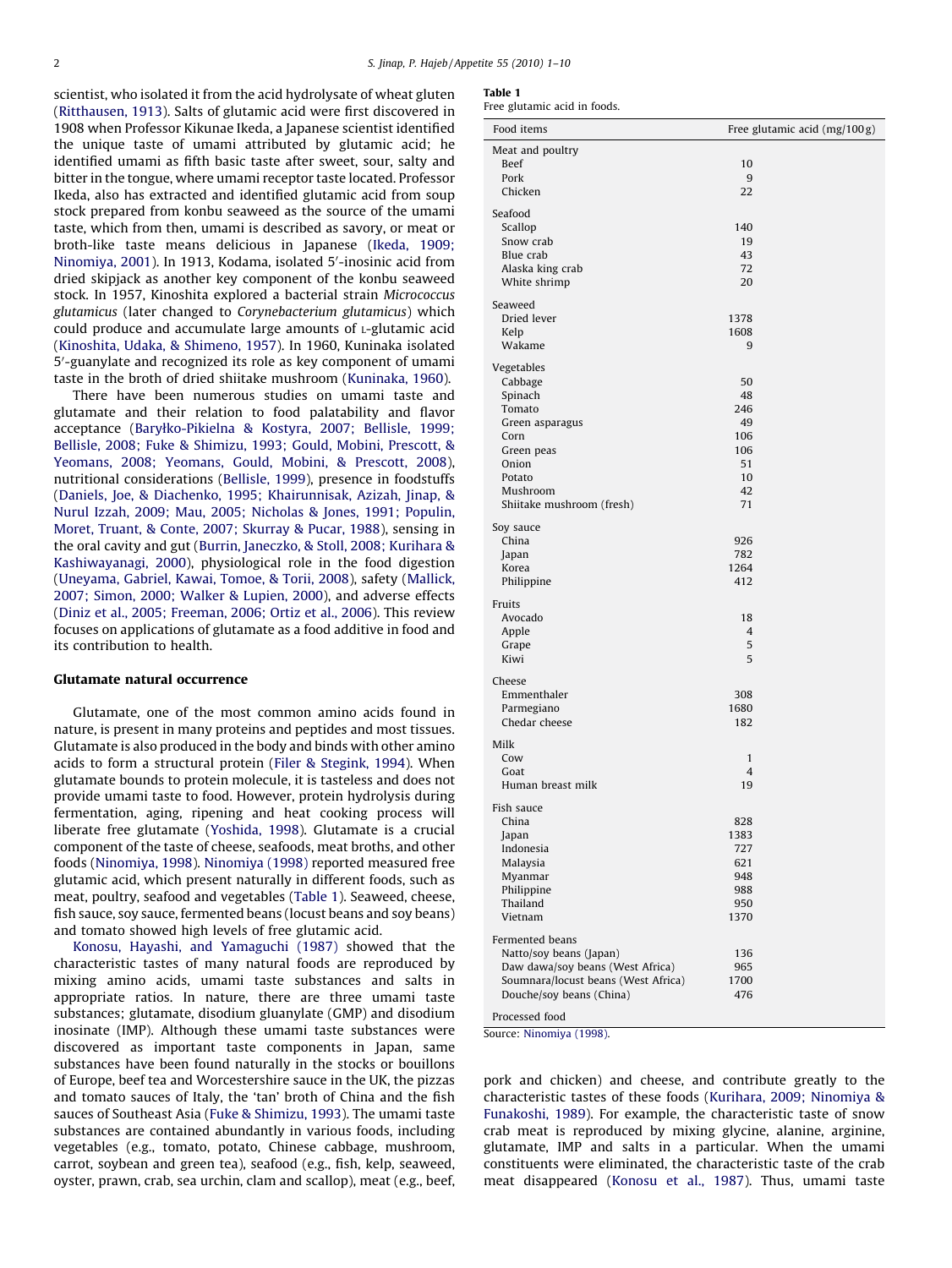substances are essential for producing the unique taste of many natural foods ratio. The predominant flavor of mushrooms is the umamitaste, also called the palatable taste or the perception of satisfaction, which is related to an overall flavor perception induced or enhanced by glutamate, and 5'-nucleotides [\(Bellisle,](#page-7-0) [1999; Yamaguchi, 1987\)](#page-7-0).

The increase of free amino acids, sugars and organic acids during the ripening of vegetables, such as tomato contribute to the increase in flavor. For example, flavor maturation in ripening tomatoes has been related to the increase in their natural contents of free amino acids (e.g., glutamate; [Inaba, Yamamoto Ito, &](#page-7-0) [Nakamura, 1980; Kader, Stevens, Albright, & Morris, 1977; Stevens,](#page-7-0) [Kader, & Albright-Holton, 1977; Stevens, Kader, & Albright-Holton,](#page-7-0) [1977\)](#page-7-0). [Okumura, Eguchi, Ogawa, and Suzuki \(1968\)](#page-8-0) indicated that the taste of the synthetic tomato extract is affected greatly by the ratio of glutamate to aspartate. The ratio and the coexistence of both amino acids were the most important factors in reproducing tomato taste. When no glutamate was added to the extract, the taste was similar to green tomato or citrus. During the ripening of cheese, proteins are broken down progressively into smaller polypeptides and individual amino acids ([Weaver & Kroger, 1978\)](#page-8-0). Increases in these amino acids are generally recognized to be a reliable indicator of cheese ripening (Puchades et al., 1989; [Weaver](#page-8-0) [& Kroger, 1978](#page-8-0)), and contribute to the taste and texture of the cheese [\(Ramos, Caceres, Polo, Alonso, & Juarez, 1987\)](#page-8-0). Large increase in free amino acid content also occur during the curing of ham, and glutamate is the most abundant free amino acid found in the final product [\(Cordoba, Rojas, Gonzalez, & Barroso, 1994\)](#page-7-0).

#### Glutamate as a food additive

Although glutamate is naturally occurring in many foods, it is frequently added as a flavor enhancer. Foods containing large amounts of free glutamate, such as tomatoes, mushrooms and cheese are traditionally used to obtain savory dishes ([Giacometti,](#page-7-0) [1979; Yamaguchi & Ninomiya, 2000](#page-7-0)). When glutamate is added to foods, it provides a flavoring function similar to naturally occurring free glutamate [\(Yamaguchi & Ninomiya, 2000\)](#page-8-0). Therefore, it is used to enhance the natural flavors of meats, poultry, seafood, snacks, soups and stews [\(Fuke & Shimizu, 1993](#page-7-0)). Food additives which provide umami taste are categorized as a flavor enhancer, which are salt of glutamate, namely monosodium glutamate, monoammonium glutamate, monopotasium glutamate, and ribonucleotides compounds, namely disodium 5'-monoinosinate (IMP) and disodium 5'-monoguanylate (GMP) ([Ninomiya, 2001](#page-8-0)). Only the free form of glutamate, in its L-configuration presents flavor enhancing properties, and, for this reason, it is widely used as a flavor enhancer in the food industry ([Bellisle, 1999; Populin et al.,](#page-7-0) [2007\)](#page-7-0).

Codex Alimentarius categorized glutamate and its salts, monosodium glutamate, monopotassium glutamate, calcium diglutamate, monoammonium glutamate and magnesium diglutamate, as flavor enhancer [\(Codex, 1989\)](#page-7-0). The glutamate concentration in convenience foods adds up to 0.1–0.8% of weight which is similar to the concentration of native free glutamate in tomatoes or parmesan [\(Beyreuther et al., 2007](#page-7-0)). However, along with some other food additives, glutamate (E620) and its sodium (E621), potassium (E622), calcium (E623), ammonium (E624) and magnesium (E625) salt are not allowed to be added to milk, emulsified fat and oil, pasta, cocoa/chocolate products and fruit juice by the European Union (EU).

Glutamate is present in foods not only as flavor enhancer, but also as a by-product of hydrolyzed vegetable proteins (HVP), which are widely used as seasonings and flavoring agents in canned foods, dry mixes, sauces, and other manufactured products [\(Bellisle,](#page-7-0) [1999\)](#page-7-0). Glutamate is frequently added to processed foods and shaken onto foods during preparation, particularly in Asian cuisine ([He et al., 2008\)](#page-7-0). Based on psychometric studies on flavor of monosodium glutamate by [Yamaguchi and Kimizuki \(1979\),](#page-9-0) pure glutamate added has no effect on aroma of food. It can be added pure or as a hidden ingredient of yeast extracts or hydrolyzed proteins, both containing high percentages of glutamate ([Hegen](#page-7-0)[bart, 1998; Nagodawithana, 1992\)](#page-7-0). Asian consumers learn to discriminate and appreciate its taste, from early childhood, whereas in the Western world, consumers have only recently learned to discriminate the umami taste, although they have enjoyed its contribution to the palatability of several traditional dishes and foods for centuries ([Bellisle, 2008\)](#page-7-0).

The flavor enhancing properties of glutamate have been scientifically investigated in many contexts [\(Baryłko-Pikielna &](#page-7-0) [Kostyra, 2007; Bellisle, 1999; Bellisle, 2008; Fuke & Shimizu, 1993;](#page-7-0) [Gould et al., 2008; Yeomans et al., 2008\)](#page-7-0). For each food, there is an optimum glutamate concentration. Some foods, however, are not improved by the addition of glutamate, i.e., sweet foods in particular and perhaps some particularly bitter foods ([Heyer,](#page-7-0) [Taylor-Burds, Mitzelfelt, & Delay, 2004](#page-7-0)). As for sweetness and saltiness, the optimal concentration of umami taste varies widely between individual consumers [\(Yeomans et al., 2008](#page-9-0)). Some consumers like it, again at varying concentrations, whereas some consumers seem indifferent to it, and some even dislike it. Nevertheless, as the results of many studies clearly showed that most people are sensitive to its flavor-enhancing properties ([Yeomans et al., 2008\)](#page-9-0). Studies carried out among Europeans suggest that the optimal concentrations (0.6–1.2%) tend to be somewhat higher than those reported by Asian consumers ([Bellisle, 2008\)](#page-7-0); this may be due to the relative deficit in awareness of the distinctive umami taste in Western consumers, or else to the fact that oral sensation varies with genetics and gene-environment interactions. Individual sensory differences are large within the European population and sensory panels in scientific studies of the taste and properties of umami taste substances were often have to be trained to recognize the specific taste.

The use of excess amount of glutamate does not make the food taste better, but it actually worsens the taste. Generally, glutamate will work very well with salty or sour food. The optimum amount of added glutamate to enhance the taste of food is at 0.1–0.8% by weight. For instance, food of 500 g needs 0.5–4.0 g of glutamate to bring a good taste ([IFT, 1987](#page-7-0)), which is the same as that of glutamate naturally found in general food. For example, protein from meat contains 11–22% of glutamate, whereas plant protein shows 40% [\(IFT, 1987\)](#page-7-0). The addition of glutamate at this amount can reduce the amount of added sodium chloride. It brings out the best natural flavors in food, working well in reduced-sodium and reduced-fat dishes and can reduce total sodium by 30–40% without influencing palatability [\(Yamaguchi & Takahashi, 1984](#page-9-0)).

In Western societies, there is a general trend to an increased consumption of flavored convenience food. Theoretically, this change in behavior might lead to an increased glutamate intake, which is used in these products as flavor enhancer. However, the food industry steadily increases the number of glutamate-free products due to an enhanced reservation of the consumer against food additives. Consequently, overall intake of added glutamate might not be significantly altered ([Dillon, 1993\)](#page-7-0). Based on survey on measured added glutamate content in food items obtained from the grocery, the daily dose of glutamate in UK was about 12 mg/kg/ day for whole population ([Rhodes et al., 1991](#page-8-0)). This is comparable to U.S. which estimates of roughly 0.55 g/day of the average consumer ([NAS, 1979\)](#page-8-0). In Asia, especially in Japan and Korea, glutamate and other glutamate salts are used more intensively than in Europe. In these countries the intake of added glutamate is estimated to 1.2–1.7 g/day ([Biesalski et al., 1997](#page-7-0)). A recent study in Malaysia showed lower content of free glutamic acid in local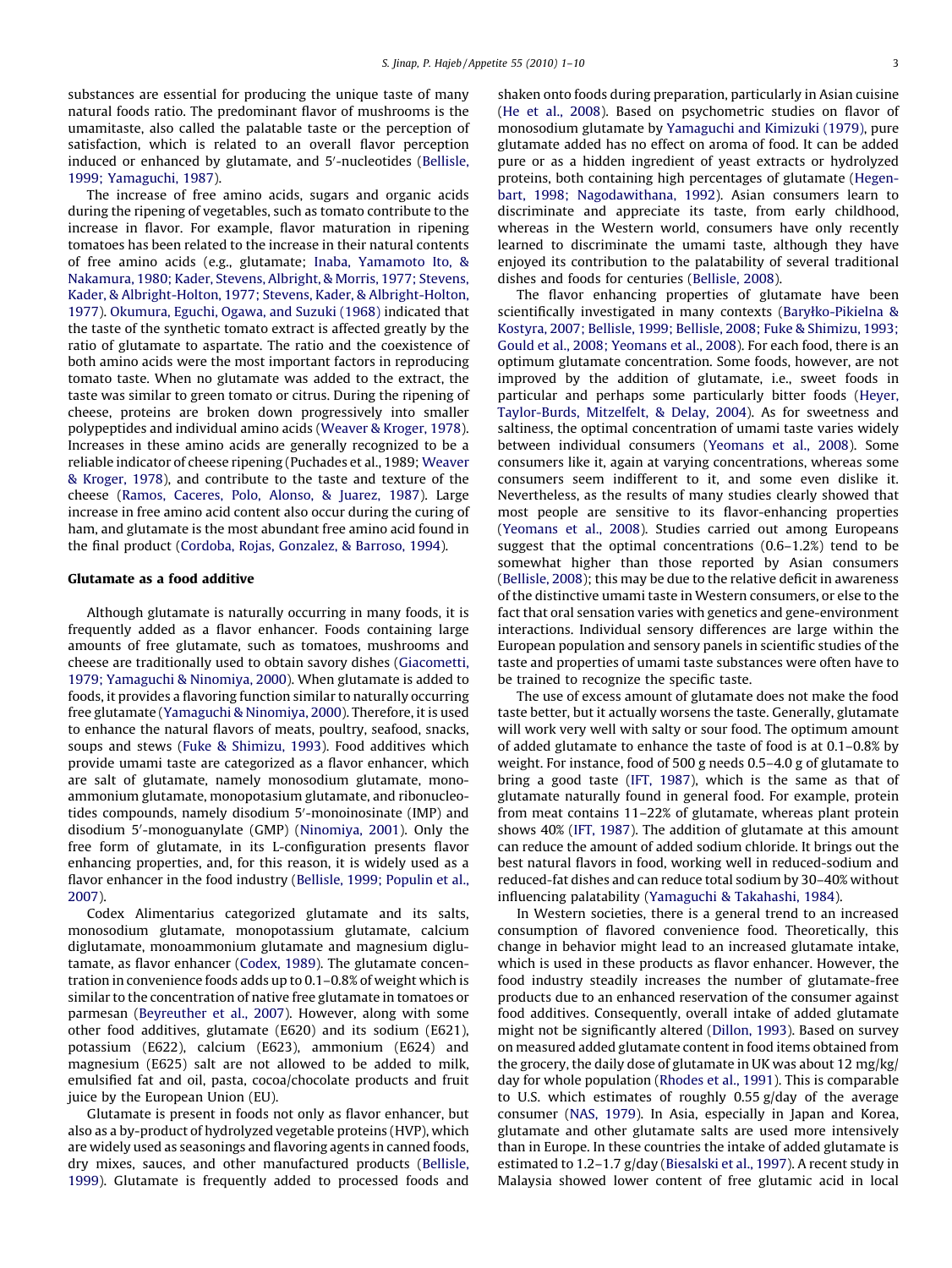processed foods and prepared dishes, 0.24–8.16 mg/g. However, the content of free glutamic acid was found to be higher in condiments at 0.28 mg/g in mayonnaise to 170.90 mg/g in chicken stock powder ([Khairunnisak et al., 2009](#page-8-0)). In a highly seasoned restaurant meal, however, intake may reach to as high as 5000 mg or more ([Yang, Drouin, Herbert, Mao, & Karsh, 1997](#page-9-0)). In Taiwan, per capita consumption figures are much lower, averaging 3 g/day ([Giacometti, 1979\)](#page-7-0). These amounts are considerably high compared to those consumed in western countries.

#### Metabolism in human body

Glutamate and disodium 5'-monoisinate (IMP) are the two amino acids that have received attention as oral stimulators of appetite and metabolism. Study by [Lenjeune and Smeets \(2007\)](#page-8-0) showed that the addition of glutamate and IMP to a high-protein diet has a significant effect on desire to eat and no effect on energy metabolism. Adding glutamate to foods increases their umami taste quality, their acceptability and their consumption ([Prescott,](#page-8-0) [2004\)](#page-8-0). Study on novel savory flavors with glutamate has shown to condition flavor liking ([Gould et al., 2008\)](#page-7-0). Both the pleasantness and savory character of a novel soup were enhanced by glutamate and pleasantness of the soup increased. Participants also consumed more soup, and showed a larger increase in hunger on tasting the soup.

The human body metabolizes added glutamate in the same manner it metabolizes glutamate found naturally in many foods. Once glutamate is ingested, our bodies make no distinction between the origins of the glutamate [\(Daniels et al., 1995; FASEB,](#page-7-0) [1995](#page-7-0)). The body does not distinguish between glutamate from foods like tomatoes, or glutamate added to a tomato sauce. In fact, research showed that glutamate from food or glutamate is important for normal functioning of the digestive tract and digestion ([Reeds, Burrin, Stoll, & Jahoor, 2000](#page-8-0)). Glutamate liberated from food protein is quantitatively absorbed from the lumen. Absorption kinetics is influenced by the retention time in the stomach and the surrounding matrix in the gut ([Beyreuther et al.,](#page-7-0) [2007\)](#page-7-0). Study of [Reeds et al. \(2000\)](#page-8-0) also showed that glutamate is the most important oxidative substrate for the intestinal mucosa. Furthermore, glutamate appears to be a specific precursor for the amino acids arginine and proline as well as for the tripeptide glutathione by the small intestinal mucosa. Glutathione clearly plays an important role in the protection of the mucosa from peroxide damage and from dietary toxins ([Beyreuther et al., 2007\)](#page-7-0). Glutamate taken up by cells may be used for metabolic purposes (protein synthesis, energy metabolism, ammonia fixation) or be reused as transmitter.

L-Glutamate has multiplicity effects in gastrointestinal tract. [Zolotarev, Khropycheva, Uneyama, and Torii \(2009\)](#page-9-0) reported that intragastric glutamate application with nutrients enhanced gastric exocrine secretion, and it played an important role in gastric phase digestion. Luminal glutamate induced mucus secretion in the duodenum to protect intestinal wall against gastric acid attack ([Akiba, Watanabe, Mizumori, & Kaunitz, 2009](#page-7-0)). Intragastric administration of glutamate activated the brain nuclei related to appetite, thermoregulation, memory and gut function via vagus afferent pathway ([Tsurugizawa et al., 2009](#page-8-0)). In clinical evidence, [Zai et al. \(2008\)](#page-9-0) reported that glutamate supplementation to high liquid protein diet accelerated gastric emptying to heal postingestive gastrointestinal unpleasantness such as heavy stomach. Furthermore, several studies have reported potential usefulness of glutamate in promoting better nutrition in the elderly and in patients with poor nutrition ([Schiffman, 1998; Tomoe et al., 2008;](#page-8-0) [Yamamoto, Tomoe, Toyama, Kawai, & Uneyama, 2009\)](#page-8-0). Glutamate has promising effects on salivary volume and IgA secretion and on stomach function. However, such studies are still preliminary and

future researches are needed to provide clarity on the possible digestive and nutritional benefits of supplemental dietary glutamate for the elderly.

Glutamate is a dietary essential amino acid, but recent studies suggest that its level in the diet can affect the oxidation of some essential amino acids, such as leucine. It is a key excitatory amino acid, and metabolism and neural sensing of dietary glutamate in the developing gastric mucosa, which is poorly developed in premature infants, may play a functional role in gastric emptying ([Burrin & Stoll, 2009\)](#page-7-0). Glutamate is transported into synaptic vesicles by a vesicular glutamate transporter and subsequently released by exocytosis [\(Augustine, Burns, DeBello, Pettit, &](#page-7-0) [Schweizer, 1996; Cousin & Robinson, 1999](#page-7-0)). In astrocytes, glutamate taken up from the extra-cellular fluid may be converted to glutamine which is released to the extra-cellular fluid, taken up by neurons and reconverted to glutamate inside neurons. This trafficking of glutamate and glutamine between astrocytes and neurons has been proposed to be a major pathway by which transmitter glutamate is recycled [\(Danbolt, 2001](#page-7-0)). [Uneyama,](#page-8-0) [Niijima, Gabrei, and Torii \(2006\)](#page-8-0) reported that, among 20 amino acids, only glutamate can induce afferent reactions of gastric vagal rami and thereby influence digestion/absorption and activation of metabolism after absorption of nutrients through stimulation of the brain via gastric glutamate sensors [\(Uneyama et al., 2006\)](#page-8-0). There is a possibility that glutamate may facilitate preparation for digestion/absorption of nutrients on the tongue through stimulation from taste receptors to the brain. It may play a role in the gastric phase to activate digestion/absorption and metabolism of nutrients by stimulation via gastric vagal rami from gastric glutamate sensors [\(Uneyama et al., 2008](#page-8-0)). Studies also showed that glutamate is a major oxidative fuel for the gut and therefore, dietary glutamate is extensively metabolized in first pass by the intestine. It also is an important precursor for bioactive molecules, including glutathione, and functions as a key neurotransmitter. The main role of glutamate as an oxidative fuel is its therapeutic potential for improving function of the infant gut, which exhibits a high rate of epithelial cell turnover [\(Burrin & Stoll, 2009\)](#page-7-0).

Studies in humans and animal have shown that the meal's content of metabolizable carbohydrate had a major effect upon the plasma glutamate response [\(Daabees, Andersen, Zike, Filer, &](#page-7-0) [Stegink, 1984; Stegink, Filer, & Baker, 1983a](#page-7-0)). While it has been proposed that there would be an extensive increase in plasma glutamate concentrations after consumption of meals containing glutamate, other studies have shown that glutamate level in plasma is not elevated after glutamate ingestion with consommé ([Stegink, Filer, & Baker, 1985a\)](#page-8-0), starch [\(Stegink, Filer, & Baker,](#page-8-0) [1985b\)](#page-8-0) and liquid diet [\(Stegink, Filer, & Baker, 1983b\)](#page-8-0).

#### Nutritional aspects

L-glutamate is a multifunctional amino acid involved in taste perception, intermediary metabolism, and excitatory neurotransmission [\(Kondoh, Mallick, & Torii, 2009](#page-8-0)). The oral stimulation by glutamate solution (umami taste) increases secretion of saliva and promotes mastication, and activation of the efferent pathways of the gastric and pancreatic vagal rami to facilitate gastric and pancreatic functions and to increase gastric endocrine and pancreatic exocrine and endocrine secretions (pancreatic digestive enzymes, insulin, etc.) [\(Horio & Kawamura, 1989; Lidemann,](#page-7-0) [2001\)](#page-7-0).

Studies suggest that glutamate can be used for dietetic purposes, to stimulate appropriate food choices in certain populations [\(Bellisle, 2008; Bellisle et al., 1996\)](#page-7-0). The advice of nutrition experts on moderate or low dietary fat intake is not widely followed because low-fat foods are generally less palatable than full fat ones ([Bellisle, 2008\)](#page-7-0). Glutamate, as does with salt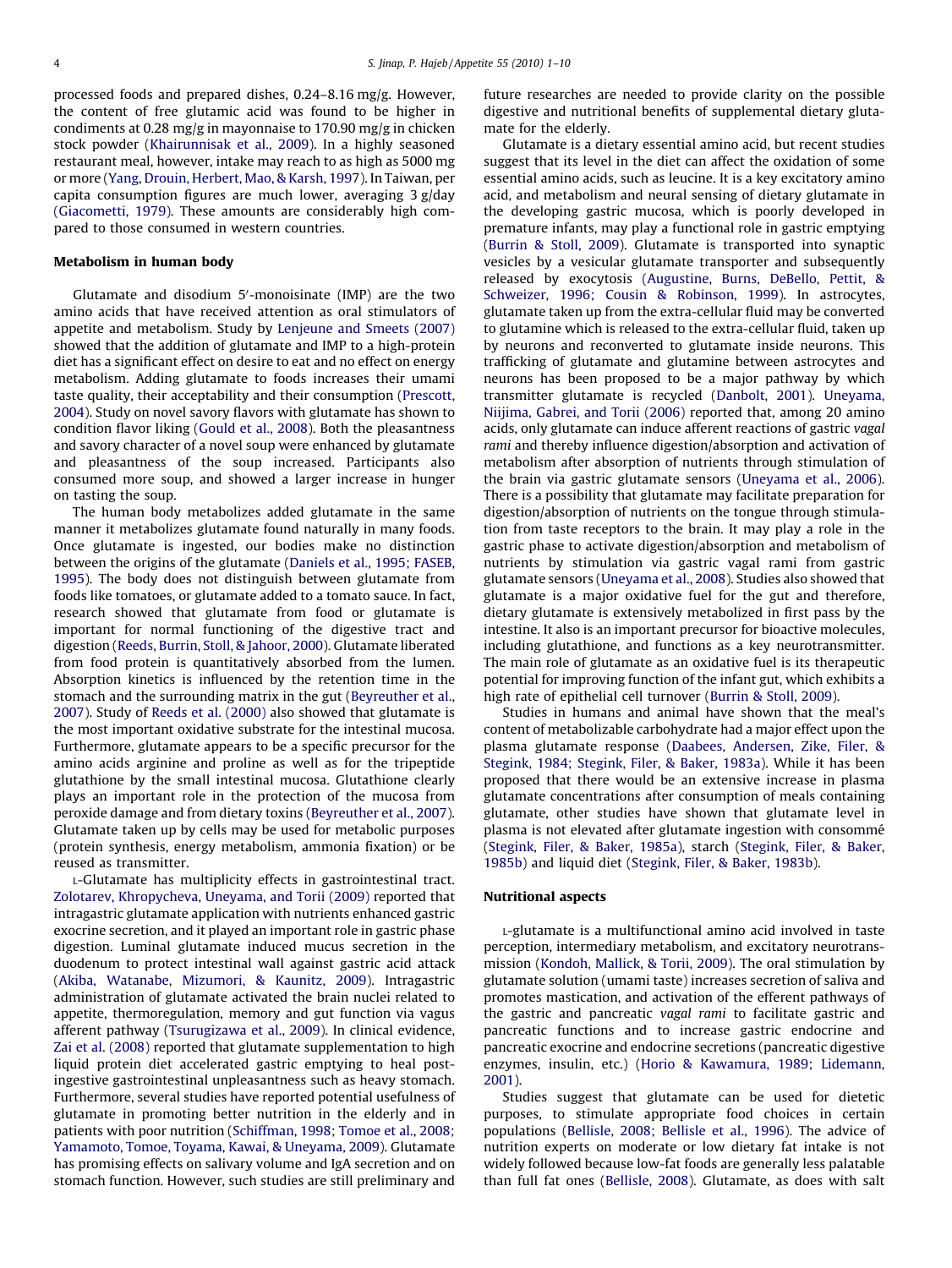could also be used to maintain the palatability of fat-reduced foods ([Bellisle, Monneuse, Chabert, Lanteaume, & Louis-Sylvestre, 1991;](#page-7-0) [Prescott, 2004; Roininen, Lahteenmaki, & Tuorila, 1996\)](#page-7-0). The study by [Bellisle \(2008\)](#page-7-0) confirmed that reducing the participant-specific optimal fat content of the foods by 30% represented a significant decrease in energy and fat intake for pasta and mashed potatoes. It also affected palatability. The addition of participant-specific optimal glutamate amounts to the fat reduced foods reinstated some of the palatability, while maintaining the decrease in ingested fat and energy. It is likely that an interaction of several factors (gender, type of food, optimal fat content, and optimal glutamate content) would affect the ultimate intake behavior and consequently the dietary benefit of such a strategy [\(Bellisle, 2008\)](#page-7-0).

Medical evidence indicates that reducing sodium intake improves certain disease states (e.g., hypertension) [\(Yamaguchi](#page-8-0) [& Ninomiya, 2000\)](#page-8-0). Umami taste substances in combination with salt (sodium chloride) which improve the acceptance of many foods can be a solution to the problem of less palatable foods with reduced salt content. Consequently, umami taste substances might be of value in maintaining the palatability of foods in which the salt content must be reduced. As an illustration of this concept, [Yamaguchi and Takahashi \(1984\)](#page-9-0), using a Japanese clear soup model, reported that palatability could be maintained when reducing NaCl content by the addition of glutamate. Similar results were obtained using chicken broth [\(Chi & Chen, 1992](#page-7-0)). [Yamaguchi](#page-8-0) [\(1987\)](#page-8-0) also showed that the addition of umami taste substances can significantly increase taste quality and decrease the desire for saltiness. Since glutamate contains less sodium than NaCl, the addition of glutamate to foods could allow consumers to use less salt and decrease their sodium intake while enjoying a palatable diet. In clear soup tasted by Japanese panelists, the optimal levels of glutamate and NaCl were estimated as 0.38% and 0.81%, respectively; for maximal palatability, more glutamate was necessary when the NaCl concentration was less and vice versa ([Yamaguchi & Takahashi, 1984](#page-9-0)). Corresponding values were found in American subjects to be around 0.33  $\pm$  0.38% glutamate and 0.83  $\pm$  0.87% NaCl [\(Chi & Chen, 1992\)](#page-7-0). A 40% reduction in the sodium content of soups could be made without affecting palatability provided that 0.6  $\pm$  0.8% glutamate were added [\(Altug & Demirag,](#page-7-0) [1993](#page-7-0)).

Research has shown that losses in taste and smell are the major contributors to poor nutritional status among older persons, sometimes even leading to anorexia. Dietary research pointed to potential of glutamate to enhance food intake in older individuals ([Bellisle et al., 1991; Imai & Hasegawa, 1994; Shiffman & Warwic,](#page-7-0) [1993\)](#page-7-0). Studies found that moderate levels of added glutamate in certain foods, such as mushroom soup and mashed potatoes, can increase food intake in an institutionalized older population, thus increasing intake of necessary vitamins, minerals and protein from food (Schiffman, 1999; [Shiffman & Warwic, 1993](#page-8-0)). The fortification of an appropriate amount of GLUTAMATE to foods for the elderly is expected to exert effects improving the status of decreased taste stimulation, improving nutritional status via stimulation of gastric glutamate sensors, and thereby improving quality of life ([Toyama,](#page-8-0) [Tomoe, Inoue, Sanbe, & Yamamoto, 2008\)](#page-8-0). [Murphy \(1987\)](#page-8-0) studied elderly subjects (mean age 79.9 years) and compared them to younger controls (mean age 23.7 years) and found that the elderly persons prefer higher glutamate concentrations in soup, as compared to younger controls. The preference for higher concentrations of glutamate in the elderly could be due either to the age-dependent decrease in sensory acuity, while in less adequately nourished subjects, it could be due to an increase in sensory thresholds and/or an increase in the biological drive for protein substrates ([Essed et al., 2009\)](#page-7-0). However, [Murphy \(1987\)](#page-8-0) reported that regardless of age, subjects with relatively poorer biochemical status preferred higher glutamate concentrations. Decrease in food intake due to numerous sensory, metabolic and pharmacologic factors and lower rates of nutrient absorption and utilization are observed ([Yearick, Wang, & Pisias, 1980\)](#page-9-0). Hence, the power of post-absorptive factors to reinforce preferences diminishes.

[Niijima \(1991\)](#page-8-0) reported that dietary free glutamate evoked a visceral sensation from the stomach, intestine and portal vein. His research strongly indicated that glutamate has regulatory effects on the food digestive processes through the gut nutrient-sensing system. It plays physiological and nutritional roles and initiates digestion in the stomach as well as anticipates subsequent processes in the small intestine and the liver. Histochemical analysis also revealed the existence of a glutamate signaling system (metabotrophic glutamate receptors) in the gastrointestinal tract ([Uneyama et al., 2008](#page-8-0)).

One of the most recent studies on activation of the gut-brain axis by dietary glutamate revealed new roles for L-glutamate in gut-brain axis activation and energy homeostasis ([Kondoh et al.,](#page-8-0) [2009\)](#page-8-0). Receptors for L-glutamate and their cellular transduction molecules have been identified in gut epithelial cells. Stimulation of such L-glutamate receptors by luminal L-glutamate activates vagal afferent nerve fibers and then parts of the brain that are targeted directly or indirectly by these vagal inputs. Three areas of the brain, namely the medial preoptic area, the hypothalamic dorsomedial nucleus, and the habenular nucleus are activated by intragastric L-glutamate but not by glucose or sodium chloride. These findings indicate that L-glutamate signaling via taste and gut L-glutamate receptors may influence multiple physiologic functions, such as thermoregulation and energy homeostasis [\(Kondoh](#page-8-0) [et al., 2009](#page-8-0)).

There are two different pathways involved in monitoring of protein and amino acid, including glutamate, in the brain which are the indirect neural (mainly vagus-mediated) and the direct humoral pathways. The neural pathways transfer preabsorptive and visceral information through the vagus nerve that innervates part of the orosensory zone (stomach, duodenum, and liver). The nucleus of the solitary tract which is localized in the brainstem is the main projection site of the vagus nerve and integrates sensory information of oropharyngeal, intestinal, and visceral origins. Ingestion of protein also activates satiety pathways in the arcuate nucleus, which is characterized by an up-regulation of the melanocortin pathway ( $\alpha$ -melanocyte-stimulating, hormone-containing neurons) and a down-regulation of the neuropeptide Y pathway (Tomé, Schwarz, Darcel, & Fromentin, 2009).

#### Safety evaluation and regulations

In 1958 the U.S. Food and Drug Administration (FDA) designated glutamate as a Generally Recognized As Safe (GRAS) ingredient, along with many other common food ingredients such as salt, vinegar and baking powder [\(USDHHS, 1958\)](#page-8-0). There was general consensus in the scientific community, based on numerous biochemical, toxicological and medical studies conducted over four decades, that glutamate is safe for the general population, including pregnant and lactating women, and children [\(IFIC, 2003\)](#page-7-0). The safety evaluation of monosodium glutamate was first evaluated by JECFA at the fourteenth and seventeenth meetings in 1971 and 1974, respectively ([FAO/WHO, 1971, 1974](#page-7-0)). At that time, an Acceptable Daily Intake (ADI) of 0–120 mg/kg body weight was allocated, encompassing the L-glutamic acid equivalents of the salts; this was considered additional to the intake from all nonadditive dietary sources. Since there was no human infant data at that time, and considering the observation that neonatal rodents appeared to be more sensitive than adults to the neurologic effects of high blood levels of glutamate, it was stated that the ADI did not apply to infants of 12 week of age. A more comprehensive safety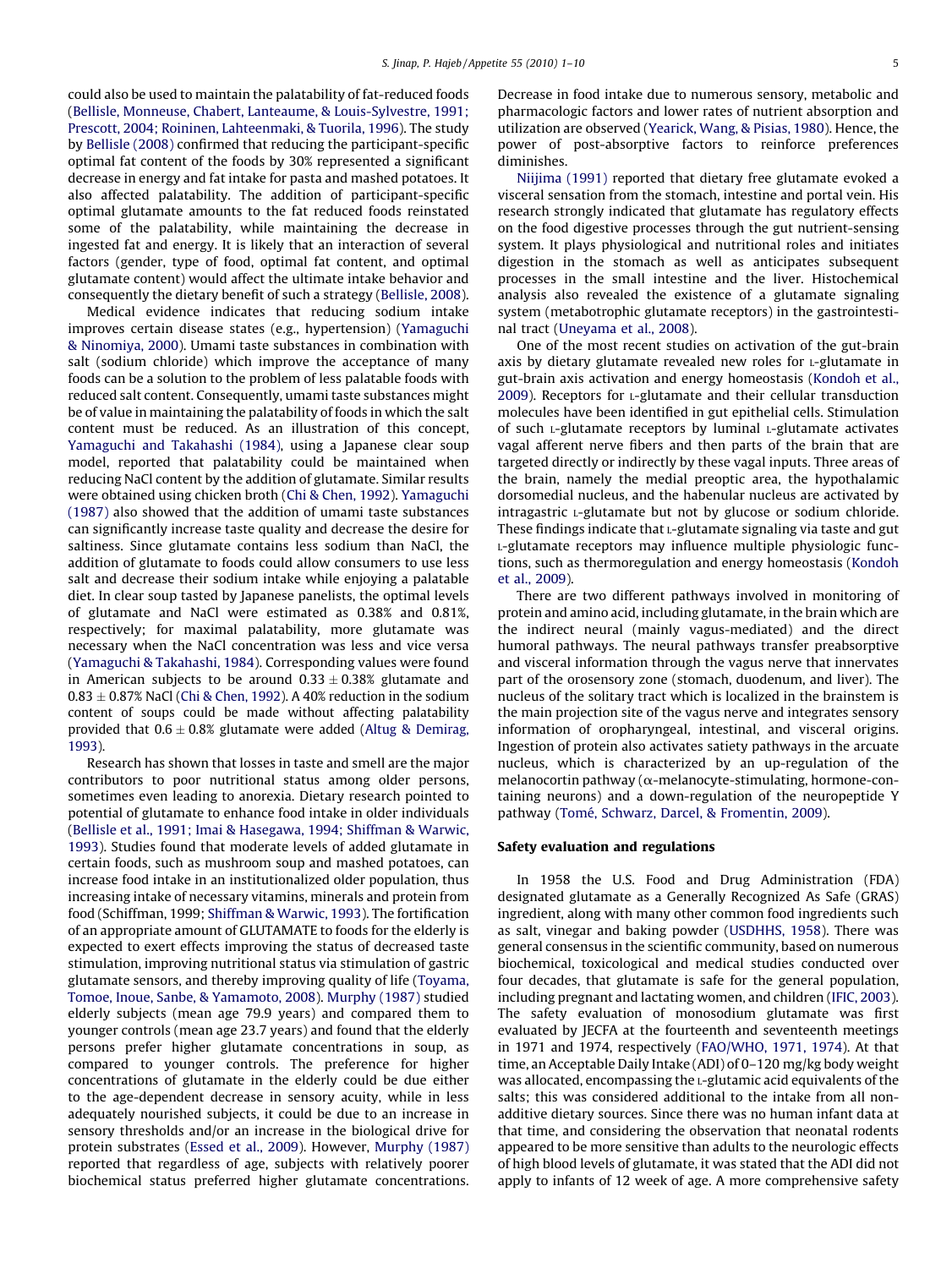evaluation was conducted in 1987 [\(JECFA, 1988](#page-7-0)). The JECFA reviewed the available data on metabolism and pharmacokinetics of glutamate, together with relevant experimental toxicologic data and results of studies in humans. The review showed that glutamate has a very low acute toxicity under normal circumstances; the oral dose that is lethal to 50% of subjects (LD50) in rats and mice was 15,000–18,000 mg/kg body weight, respectively. Sub-chronic and chronic toxicity studies of up to 2-year duration in mice and rats, including a reproductive phase, did not reveal any specific adverse effects at dietary levels of up to 4%. A 2-year study in dogs at dietary levels of 10% also did not reveal any effects on weight gain, organ weights, clinical indices, mortality or general behavior. The overall safety evaluation directed the JECFA to conclude that the total dietary intake of glutamates arising from their use at levels necessary to achieve the desired technological effect and from their acceptable background in food do not represent a hazard to health. Therefore, the establishment of an ADI expressed in numerical form was not considered necessary and an "ADI not specified" was allocated to L-glutamic acid and the monosodium, potassium, calcium and ammonium salts. The JECFA also noted the evidence that it was not necessary to treat pregnant women and infants as special cases; however, they retained the previously expressed position that food additives, in general (glutamate included), should not be used in infant foods to be consumed before 12 weeks of age.

The [Scientific Committee for Food of the Commission of the](#page-8-0) [European Communities \(SCF\) \(1991\)](#page-8-0) conducted a safety evaluation similar to that of the JECFA and reached the same conclusion that glutamate could be allocated an ''ADI not specified,'' and this is the current situation in the European Union. Later, the Federation of American Societies for Experimental Biology (FASEB), based on his review of reported adverse reactions to glutamate and reported in 1995, concluded that although there was no scientifically verifiable evidence of adverse effects in most individuals exposed to high levels of glutamate, there is sufficient documentation to indicate that there is a subgroup of presumably healthy individuals that responds, generally within 1 h of exposure, with manifestations of the glutamate symptom complex when exposed to an oral dose of glutamate of 3 g in the absence of food ([FASEB, 1995](#page-7-0)). Even though the FDA appears to have accepted this conclusion of the existence of the glutamate symptom complex ([Hattan, 1996\)](#page-7-0), it was pointed out that the key data relate to single-dose challenges in capsules or simple solutions are limited in their ability to predict adverse reactions resulting from the use of glutamate in food. Their report also concluded that there is no evidence to support a role for dietary glutamate or other forms of free glutamate in causing or exacerbating serious, long-term medical problems resulting from degenerative nerve cell damage. The FDA also interpreted the findings of the FASEB report to be generally consistent with the safety assessments of other authoritative organizations (including the JECFA and SCF) that have affirmed the safety of glutamate at levels normally consumed by the general population, and concurred with the conclusion that there is no evidence linking current glutamate food use to any serious, long-term medical problems in the general population. However, in 1995, a directive of the European Commission (95/2/CE) on food additives fixed a limit of 10 g/kg for the sum of L-glutamate and salts present in food products, except for unprocessed foods, baby foods (for which Glu and salts use are not allowed) and ''seasoning and spices'' (for which no maximum level is specified).

Manufacturers are acutely aware that many consumers would prefer not to have glutamate in their food. Some manufacturers have responded by using "clean labels," i.e., labels that contain only ingredient names they think consumers will not recognize as containing glutamate – names such as ''hydrolyzed soy protein.'' Others advertise ''No MSG,'' ''No MSG Added,'' or ''No Added MSG,'' even though their products contain glutamate.

A part from all those regulations, the FDA requires that when glutamate is added to a food, it must be included in the ingredient list by its common or usual name, "monosodium glutamate" [\(IFIC,](#page-7-0) [2003\)](#page-7-0). However, many food manufacturers have increasingly adopted a strategy of placing additional prominent messages regarding glutamate on food labels. As a result, food labels advertising ''No MSG,'' ''No MSG Added,'' or ''No Added MSG'' have become ordinary [\(Dillon, 1993\)](#page-7-0). A possible outcome of such labels is that they generate and reinforce beliefs that glutamate is harmful or an unsafe ingredient ([Prescott & Young, 2002\)](#page-8-0). However, placing ''No MSG,'' ''No MSG Added,'' or ''No Added MSG'' on food labels has been deemed by the FDA to be false and misleading (section (403)(a)(1) of the Federal Food, Drug and Cosmetic Act), when the label also lists any hydrolyzed protein as an ingredient since it contains glutamate [\(FDA, 1995](#page-7-0)). Clearly, it is false and misleading to claim ''No MSG'' or ''No MSG Added'' on a product label when glutamate is present, even if it is present as a constituent of an ingredient.

Research on the effects of different types of label information showed that these messages may also influence the acceptability of products containing added glutamate ([Johansson, Haglund,](#page-7-0) [Berglund, Lea, & Risvik, 1999\)](#page-7-0). However, a more recent study by [Prescott and Young \(2002\)](#page-8-0) on the impact of information about glutamate content in foods on consumer rating of soups revealed different results. Their data suggested that sensory properties are weighted more than information when products are evaluated during tasting, even when the information is highly relevant to beliefs and attitudes.

#### Safety concern

Worldwide glutamate consumption has increased dramatically in recent decades ([He et al., 2008; Hermanussen et al., 2006](#page-7-0)). There was a safety concern of glutamate with respect to epidemic overweight or obesity. While there are not much published studies on glutamate intake in relation to obesity or overweight in human, a single study by [He et al. \(2008\)](#page-7-0) from China provided human data that glutamate intake may be associated with increased risk of overweight independent of physical activity and total energy intake. However, [Ebert \(2010\)](#page-7-0) has objected this paper with some scientific key facts and supports from other publications. He referred to long-term animal feeding ([Anantharaman, 1972;](#page-7-0) [Heywood & Worden, 1972\)](#page-7-0) and human studies [\(Essed, van](#page-7-0) Staveren, Kok, & de Graaf, 2007; O'Kane, Martínez-López, DeJoseph, Viña, & Hawkins, 1999; Stoll et al., 1998; Takasaki, [1978](#page-7-0)), which have shown that glutamate did not increase food intake or induce obesity. The author also referred to recent studies, which showed that glutamate was associated with suppression in body weight gain, fat deposition, and plasma leptin levels [\(Kondoh](#page-8-0) [& Torii, 2008](#page-8-0)). Nevertheless, such data cannot be so accurate due to difficulties in quantifying glutamate intake, particularly in countries where it is widely added in commercial food processing.

In 2000, a combined research team from Boston University, Harvard University, Northwestern University and the University of California at Los Angeles conducted the largest study to date of glutamate and its potential side effects. This study, by [Geha et al.](#page-7-0) [\(2000\),](#page-7-0) specifically included subjects who reported a history of glutamate sensitivity. The study was organized to test subjects for any reaction to glutamate, followed by subsequent re-challenges of those subjects who demonstrated a response. Their tests were double-blind, placebo-controlled, and randomized with the goals of identification of subjects with two or more symptoms of glutamate sensitivity on multiple occasions with no demonstrable response to the placebo. Out of 130 subjects tested, only two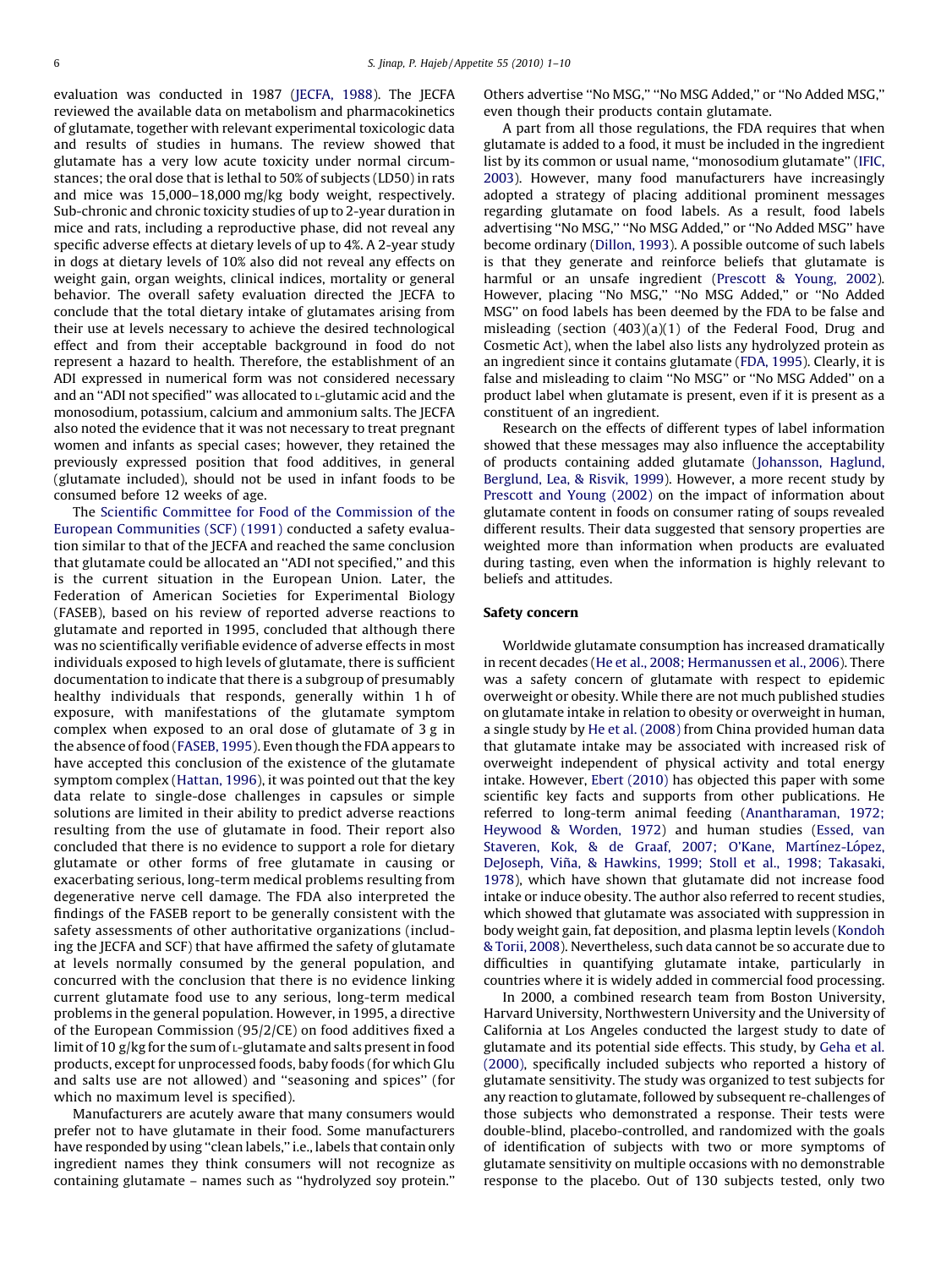maintained consistent responses to glutamate. The research concluded that there were no reproducible responses. Despite claims that glutamate might cause headache or other symptoms, their study failed to produce any reproducible symptoms. Furthermore, all of the subjects in this study claimed to have a history of glutamate hypersensitivity.

Furthermore, several studies have explored the possibility that glutamate can serve as a trigger for asthma exacerbations ([Freeman, 2006; Spergel & Fiedler, 2005](#page-7-0)). [Allen, Delohery, and](#page-7-0) [Baker \(1987\)](#page-7-0) conducted a single-blind study with 32 subjects, 14 of who reported a history of asthmatic symptoms after eating Chinese food. In order to minimize confounders, subjects were required to follow a glutamate-restricted diet and certain asthma medications were withheld. Thirteen of the subjects experienced a reduction of 20% or greater in their peak expiratory flow. Despite these alarming results, the study has been criticized for its inadequate measurement of baseline data. Furthermore, subjects who withheld regular asthma medications may have merely been experiencing reduced peak flow because of medication withdrawal. However, [Allen et al.](#page-7-0) [\(1987\)](#page-7-0) findings were not replicated in a similar study by [Moneret-](#page-8-0)[Vautrin \(1987\)](#page-8-0) in the same year. Only 2 of 30 asthmatic subjects experienced reduced pulmonary function test results 12 h after a placebo controlled challenge of 2.5 g of glutamate. Like [Allen et al.](#page-7-0) [\(1987\)](#page-7-0) study, the procedure was not double blind and the issue of subjective effort in pulmonary function tests also may have confounded the results. Studies by [Schwartzstein, Kelleher,](#page-8-0) [Weinberger, Weiss, and Drazen \(1987\)](#page-8-0) and [Germano, Cohen,](#page-7-0) [Hahn, and Metcalfe \(1991\)](#page-7-0) followed similar protocols. None of the subjects in [Schwartzstein et al. \(1987\)](#page-8-0) study had a positive response (i.e. reduction in pulmonary function test results). [Altman, Fitzgerald, and Chiaramonte \(1994\)](#page-7-0) found that 11 of the 26 subjects in the trial experienced reduction in pulmonary function test results. But in two cases, subjects had a positive result with 3 g of glutamate but not with 6 g, thereby negating any suspicion of a dose–response relationship between glutamate and asthma symptoms. [Woods, Weiner, Thien, Abramson, and Walters](#page-8-0) [\(1998\)](#page-8-0) found no change in forced expiratory volume in 1 s (FEV1) after 1 and 5 g glutamate challenges. [Woessner, Simon, and](#page-8-0) [Stevenson \(1999\)](#page-8-0) had one subject experience a 20% drop in FEV1 after a glutamate challenge, but this finding was not replicated. Although some epidemiological studies demonstrated correlations between glutamate and adverse responses in severely asthmatic patients, a single-blind, placebo-controlled challenge study did not detect symptoms of wheezing or reduction in forced expiratory volume. Long-term health effects also did not occur ([Woessner](#page-8-0) [et al., 1999\)](#page-8-0). From these studies, it is evident that there is no consistent evidence that glutamate can trigger an asthma exacerbation.

However, a recent review by [Williams and Woessner \(2009\)](#page-8-0) prevents a critical review of the available literature related to the possible role of glutamate in eliciting asthmatic bronchospasm, urticaria, angio-oedema, and rhinitis. Despite concerns raised by early reports, decades of research have failed to demonstrate a clear and consistent relationship between glutamate ingestion and the development of these conditions. The case for glutamate as a clear cause of asthma, urticaria, angio-oedema, or rhinitis is much less convincing. In the case of asthma in particular, critical analysis of the methods and experimental design of virtually all the studies purporting to demonstrate that MSG causes asthmatic bronchospasm shows a number of limitations that preclude concluding that such a link exists.

Glutamate has also been described as a trigger for migraine headache exacerbations ([Woods, Weiner, Abramson, Thien, &](#page-8-0) [Walters, 2006\)](#page-8-0). [Radnitz \(1990\)](#page-8-0) suggested that glutamate causes a generalized vasomotor reaction, which causes throbbing pain at the temples and a throbbing sensation across the forehead. His claim derived not from a clinical trial but from an advice from the Diamond Headache Clinic. She also argued that those who experience migraine headaches are more susceptible to headache triggered by glutamate; however, this suggestion is not substantiated by any clinical data. Leira and Rodríguez (1995) postulated that glutamate can trigger a migraine headache because of interference with acetylcholine synthesis. However, in the absence of clinical data, it is premature to make any conclusions about glutamate as a potential trigger for migraine headaches. With no consistent data to suggest that glutamate causes any type of headache, much more extensive clinical research would be required to establish a link between glutamate and migraine headaches.

#### Conclusions

The main goal of this article was to review the benefits and role of glutamate as one of the common food ingredients used all over the world. Glutamate is one of the most common amino acids and present in many proteins and peptides and most tissues. It is a crucial component of the taste of umami or savory which contained abundantly in various foods, including vegetables, seafood, meat and cheese, and contributes greatly to the characteristic tastes of these foods. Although glutamate is naturally occurring in many foods, it is frequently added as a flavor enhancer. When it is added to foods, provides a flavoring function similar to naturally occurring free glutamate. It is also present in foods as a by-product of hydrolyzed vegetable proteins, which are widely used as seasonings and flavoring agents in canned foods, dry mixes, sauces, and other manufactured products. There is an optimum glutamate concentration for each type of food. Some foods, such as sweet and bitter foods, are not improved by the addition of glutamate. The use of excess amount of glutamate does not make the food taste better, but it actually worsens the taste. Glutamate is a dietary essential amino acid and its level in the diet can affect the oxidation of some essential amino acids, such as leucine. The human body metabolizes added glutamate in the same manner it metabolizes glutamate found naturally in many foods. Glutamate is a multifunctional amino acid involved in taste perception, intermediary metabolism, and excitatory neurotransmission. Studies suggest that glutamate can be used, for dietetic purposes, to stimulate appropriate food choices in certain populations. The addition of participant-specific optimal amounts of glutamate to the fat reduced foods reinstated some of the palatability, while maintaining the decrease in ingested fat and energy.

Because glutamate is one of the most intensely studied food ingredients in the food supply and has been found safe, the Joint Expert Committee on Food Additives of the United Nations Food and Agriculture Organization and World Health Organization placed it in the safest category for food additives. European Community's Scientific Committee for Food also confirmed the safety of this ingredient. Based on the extensive scientific data, and in view of large normal dietary intake of glutamates, the committee determined that specification of an Acceptable Daily Intake (ADI) level was unnecessary.

It is apparent that there is enough research conducted on glutamate and its potential health effects. So far there was no strong scientific information reporting negative effects of glutamate on human health in the general population. Studies on Chinese restaurant syndrome were plagued with problems and there were no consistent responses to glutamate were found. Despite claims that glutamate might cause headache or other symptoms, recent studies failed to produce any reproducible symptoms. Early, poorly controlled studies suggested that glutamate might induce, as well as exacerbate, asthma. However,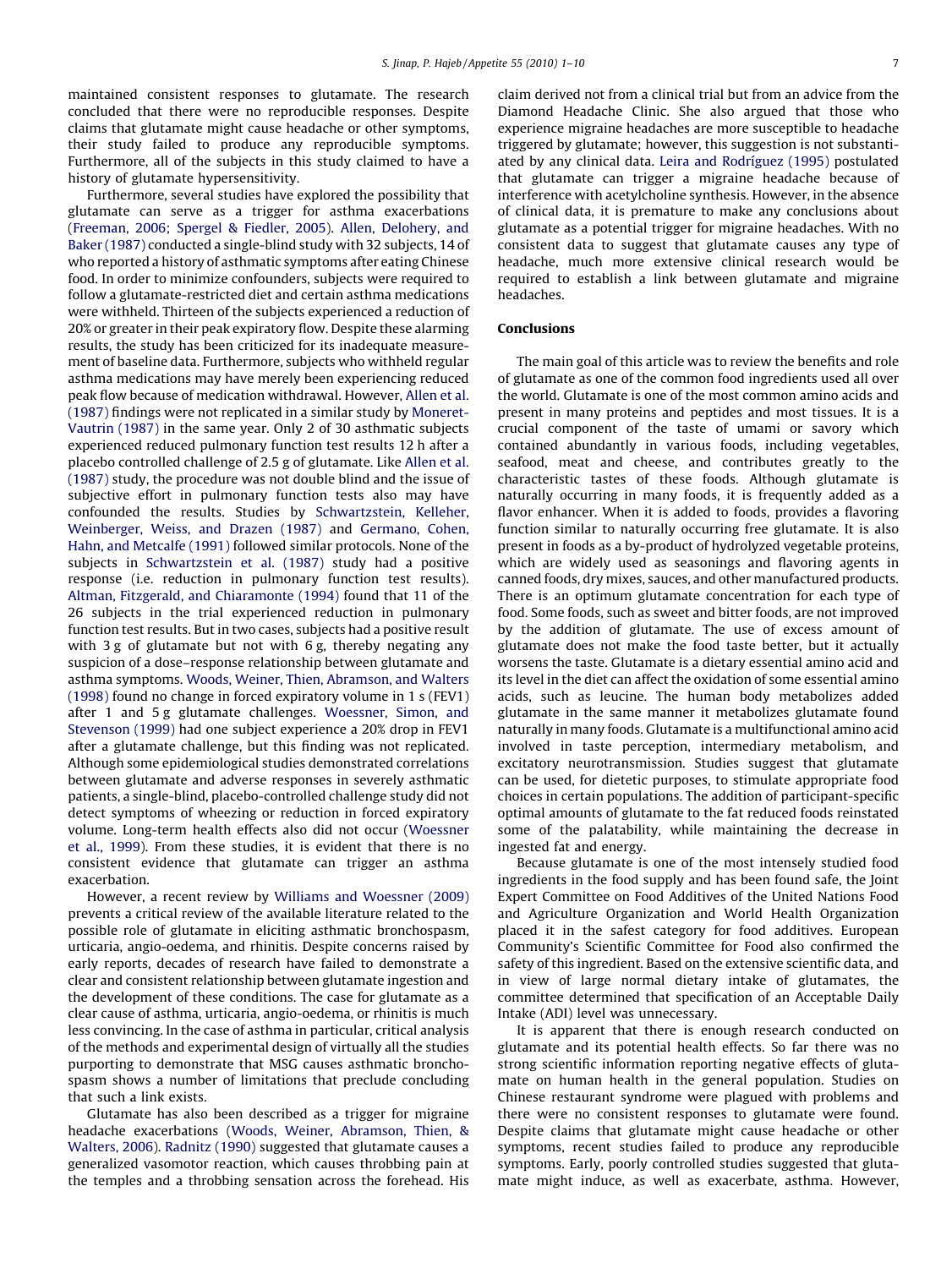<span id="page-7-0"></span>follow-up double-blind challenges have not replicated those results. The studies explored the possibility that glutamate can serve as a trigger for asthma exacerbations, have suffered from small size and questionable study design. In the absence of clinical data, we cannot make any conclusions about glutamate as a potential trigger for migraine headaches. Therefore, with no consistent data to suggest that glutamate causes any type of headache, much more extensive clinical research would be required to establish a link between glutamate and migraine headaches.

#### References

- Akiba, Y., Watanabe, Ch. , Mizumori, M., & Kaunitz, J. D. (2009). Luminal L-glutamate enhances duodenal mucosal defense mechanisms via multiple glutamate receptors in rats. American Journal of Physiology: Gastrointestinal and Liver Physiology, 297, G781–G791.
- Allen, D. H., Delohery, J., & Baker, G. (1987). Monosodium L-glutamate-induced asthma. Journal of Allergy and Clinical Immunology, 80, 530–537.
- Altman, D. R., Fitzgerald, T., & Chiaramonte, L. T. (1994). Double-blind placebocontrolled challenge (DBPCC) of persons reporting adverse reactions to monosodium glutamate (GLUTAMATE). Journal of Allergy and Clinical Immunology, 93, 303.
- Altug, T., & Demirag, K. (1993). Influence of monosodium glutamate on flavor acceptability and on the reduction of sodium chloride in some readymade soups. Chemie Mikrobiologie Technologie der Lebensmittel, 15, 161–164.
- Anantharaman, K. (1972). In utero and dietary administration of monosodium Lglutamate to mice: reproductive performance and development in a multigeneration study. In L. J. Filer, S. Garattini, M. R. Kare, W. A. Reynolds, & R. J. Wurtman (Eds.), Glutamic acid: advances in biochemistry and physiology (pp. 231–254). New York: Raven Press.
- Augustine, G. J., Burns, M. E., DeBello, W. M., Pettit, D. L., & Schweizer, F. E. (1996). Exocytosis. Proteins and perturbations. Annual Review of Pharmacology and Toxicology, 36, 659–701.
- Baryłko-Pikielna, N., & Kostyra, E. (2007). Sensory interaction of umami substances with model food matrices and its hedonic effect. Food Quality Preference, 18, 751-758.
- Bellisle, F. (2008). Experimental studies of food choices and palatability responses in European subjects exposed to the umami taste. Asia Pacific Journal of Clinical Nutrition, 17(S1), 376–379.
- Bellisle, F. (1999). Glutamate and the umami taste. Sensory, metabolic, nutritional and behavioural considerations. A review of the literature published in the last 10 years. Neuroscience and Biobehavioral Reviews, 23, 423–438.
- Bellisle, F., Dalix, A. M., Chappuis, A. S., Rossi, F., Fiquet, P., Gaudin, V., et al. (1996). Monosodium glutamate affects meal-time food selection in diabetic patients. Appetite, 26, 267–276.
- Bellisle, F., Monneuse, M. O., Chabert, M., Lanteaume, M. T., & Louis-Sylvestre, J. (1991). Monosodium glutamate as a palatability enhancer in the European diet. Physiology and Behavior, 49, 869–874.
- Beyreuther, K., Biesalski, H. K., Fernstrom, J. D., Grimm, P., Hammes, W. P., Heinemann, U., et al. (2007). Consensus meeting. Monosodium glutamate. an update. European Journal of Clinical Nutrition, 61(3), 304–313.
- Biesalski, H. K., Bässler, K. H., Diehl, J. F., Erbersdobler, H. F., Fürst, P., & Hammes, W. (1997). Na-Glutamat. Akt Ernahr Med, 22, 169–178.
- Burrin, D. G., Janeczko, M. J., & Stoll, B. (2008). Emerging aspects of dietary glutamate metabolism in the developing gut. Asia Pacific Journal of Clinical Nutrition, 17(S1), 368–371.
- Burrin, D. G., & Stoll, B. (2009). Metabolic fate and function of dietary glutamate in the gut. American Journal of Clinical Nutrition, 90, 850S–856S.
- Chi, S. P., & Chen, T. C. (1992). Predicting optimum monosodium glutamate and sodium chloride concentrations in chicken broth as affected by spice addition. Journal of Food Processing and Preservation, 16, 313–326.

Codex. (1989). Codex class names and the international numbering system for food additives. CAC/GL 36-1989, 1–51.

- Cordoba, J. J., Rojas, T. A., Gonzalez, C. G., & Barroso, J. V. (1994). Evolution of free amino acids and amines during ripening of Iberian cured ham. Journal of Agricultural and Food Chemistry, 42, 2296–2301.
- Cousin, M. A., & Robinson, P. J. (1999). Mechanisms of synaptic vesicle recycling illuminated by fluorescent dyes. Journal of Neurochemistry, 73, 2227–2239.
- Daabees, T. T., Andersen, D. W., Zike, W. L., Filer, U., & Stegink, L. D. (1984). Effect of meal components on peripheral and portal plasma glutamate levels in young pigs administered large doses of monosodium L-glutamate. Metabolism, 33, 58-67. Danbolt, N. C. (2001). Glutamate uptake. Progress in Neurobiology, 65, 1–105.
- Daniels, D., Joe, F., & Diachenko, G. (1995). Determination of free glutamic acid in a variety of foods by high-performance liquid chromatography. Food Additives and Contaminants, 12(1), 21–29.
- Dillon, P. M. (1993). Invasion of the MSG-free ingredients. Food Engineering, 64, 133– 136.
- Diniz, Y. S., Faine, L. A., Galhardi, C. M., Rodrigues, H. G., Ebaid, G. R. G. X. , Burneiko, R. C., et al. (2005). Monosodium glutamate in standard and high-fiber diets. Metabolic syndrome and oxidative stress in rats. Journal of Nutrition, 21(6), 749–755.

Ebert, A. G. (2010). Response to ''Evidence that MSG does not induce obesity''. Obesity,  $17(4)$ , 629–630

- Essed, N. H., Oerlemans, P., Hoek, M., Van Staveren, W. A., Kok, J. F., & de Graaf, C. (2009). Optimal preferred MSG concentration in potatoes, spinach and beef and their effect on intake in institutionalized elderly people. Journal of Nutrition Health Aging, 13(9), 769–775.
- Essed, N. H., van Staveren, W. A., Kok, F. J., & de Graaf, C. (2007). No effect of 16 weeks flavour enhancement on dietary intake and nutritional status of nursing home elderly. Appetite, 48, 29–36.

FDA. (1995). FDA Backgrounder: FDA and monosodium glutamate pp. 1–5.

- FAO/WHO. (1971). Evaluation of food additives: specifications for the identity and purity of food additives and their toxicological evaluation; some extraction solvents and certain other substances; and a review of the technological efficiency of some antimicrobial agents. 14th Report of the Joint FAO/WHO Expert Committee on Food Additives. FAO Nutrition Meetings Report Series no. 48, WHO Technical Report Series no. 462.
- FAO/WHO. (1974). Toxicological evaluation of certain food additives with a review of general principles and of specifications. 17th Report of the Joint FAO/WHO Expert Committee on Food Additives. FAO Nutrition Meetings Report Series no. 53, WHO Technical Report Series no. 539.
- Federation of American Societies for Experimental Biology (FASEB). 1995. Analysis of Adverse Reactions to Monosodium Glutamate (GLUTAMATE). Prepared by the Life Sciences Research Office, FASEB, for the Center for Food Safety and Applied Nutrition, U.S. Food and Drug Administration. Bethesda, Maryland.
- Filer, L. J., & Stegink, L. D. (1994). Report of the proceedings of the glutamate workshop. Critical Review in Food Science and Nutrition, 34(2), 159–174.
- Freeman, M. (2006). Reconsidering the effects of monosodium glutamate. A literature review. Journal of American Academy of Nurse Practitioners, 18(10), 482–486.
- Fuke, S., & Shimizu, T. (1993). Sensory and preference aspects of umami. Trends in Food Science and Technology, 4, 246–251.
- Geha, R. S., Beiser, A., Ren, C., Patterson, R., Greengerger, P. A., Grammer, L. C., et al. (2000). Review of alleged reaction to monosodium glutamate and outcome of a multicenter double-blind placebo-controlled study. Journal of Nutrition, 130(Suppl. 45), 1058S–1062S.
- Germano, P., Cohen, S. G., Hahn, B., & Metcalfe, D. D. (1991). An evaluation of clinical reactions to monosodium glutamate (GLUTAMATE) in asthmatics, using a blinded placebo-controlled challenge. Journal of Allergy and Clinical Immunology, 87, 177.
- Giacometti, T. (1979). Free and bound glutamate in natural products. In L. J. Filer, S. Garattini, M. R. Kare, W. A. Reynolds, & R. J. Wurtman (Eds.), Glutamic acid: advances in biochemistry and physiology (pp. 25–34). New York: Raven Press.
- Gould, N. J., Mobini, S., Prescott, J., & Yeomans, M. R. (2008). Acquired liking and intake of a novel soup conditioned by monosodium glutamate in humans. Appetite, 51, 751–764.
- Hattan, G. G. (1996). Evaluation of the Federation of American Societies for Experimental Biology (FASEB) July 1995 report: analysis of Adverse Reactions to Monosodium Glutamate (GLUTAMATE). Memorandum from Director of Health Effects Evaluation to Dr. Lawrence Lin, HFS-206.
- He, K., Zhao, L., Daviglus, M. L., Dyer, A. R., Horn, L. V., Garside, D., et al. (2008). Association of monosodium glutamate intake with overweight in Chinese adults. The INTERMAP Study. Obesity, 16(8), 1875–1880.

Hegenbart, S. L. (1998). Alternative enhancers. Food Product Design, 2, 60–71.

- Hermanussen, M., García, A. P., Sunder, M., Voigt, M., Salazar, V., & Tresguerres, J. A. F. (2006). Obesity, voracity, and short stature. The impact of glutamate on the regulation of appetite. European Journal of Clinical Nutrition, 60(1), 25–31.
- Heyer, B. R., Taylor-Burds, C. C., Mitzelfelt, J. D., & Delay, E. R. (2004). Monosodium glutamate and sweet taste. Discrimination between the tastes of sweet stimuli and glutamate in rats. Chemical Senses, 29, 721–729.
- Heywood, R., & Worden, A. N. (1972). Glutamate toxicity in laboratory animals. In L. J. Filer, S. Garattini, M. R. Kare, W. A. Reynolds, & R. J. Wurtman (Eds.), Glutamic acid: advances in biochemistry and physiology (pp. 203–216). New York: Raven Press.
- Horio, T., & Kawamura, Y. (1989). Salivary secretion induced by umami taste. Shika Kiso Igakkai Zasshi, 31, 107–111.
- Ikeda, K. (1909). On a new seasoning. Journal of Tokyo Chemistry Society, 30, 820– 836.
- Imai, Y., & Hasegawa, K. (1994). The revised Hasegawa's dementia scale (HDS-R). Evaluation of its usefulness as a screening test for dementia. Journal of Hong Kong College of Psychiatry, 4(SP2), 20–24.
- Inaba, A., Yamamoto, T., Ito, T., & Nakamura, R. (1980). Changes in the concentration of free amino acids and soluble nucleotides in attached and detached tomato fruits during ripening. Journal of the Japanese Society for Horticultural Science, 49, 435– 441.
- Institute of Food Technology (IFT). (1987). Monosodium glutamate. Food Technology, 41, 134–135.
- International Food Information Council Foundation (IFIC). (2003). Washington, DC 20036. Available from: [http://ific.org](http://ific.org/) Accessed 2009 August 23.
- JECFA (1988). Joint FAO/WHO Expert Committee on Food Additives L-glutamic acid and its ammonium, calcium, monosodium and potassium salts. Toxicological Evaluation of Certain Food Additives and Contaminants 1988:97–161. New York Cambridge University Press.
- Johansson, L., Haglund, A., Berglund, L., Lea, P., & Risvik, E. (1999). Preference for tomatoes, affected by sensory attributes and information about growth conditions. Food Quality and Preference, 10, 289–298.
- Kader, A. A., Stevens, M. A., Albright, M., & Morris, L. L. (1977). Amino acid composition and flavor of fresh market tomatoes as influenced by fruit ripeness when harvested. Journal of the American Society for Horticultural Science, 103, 541–544.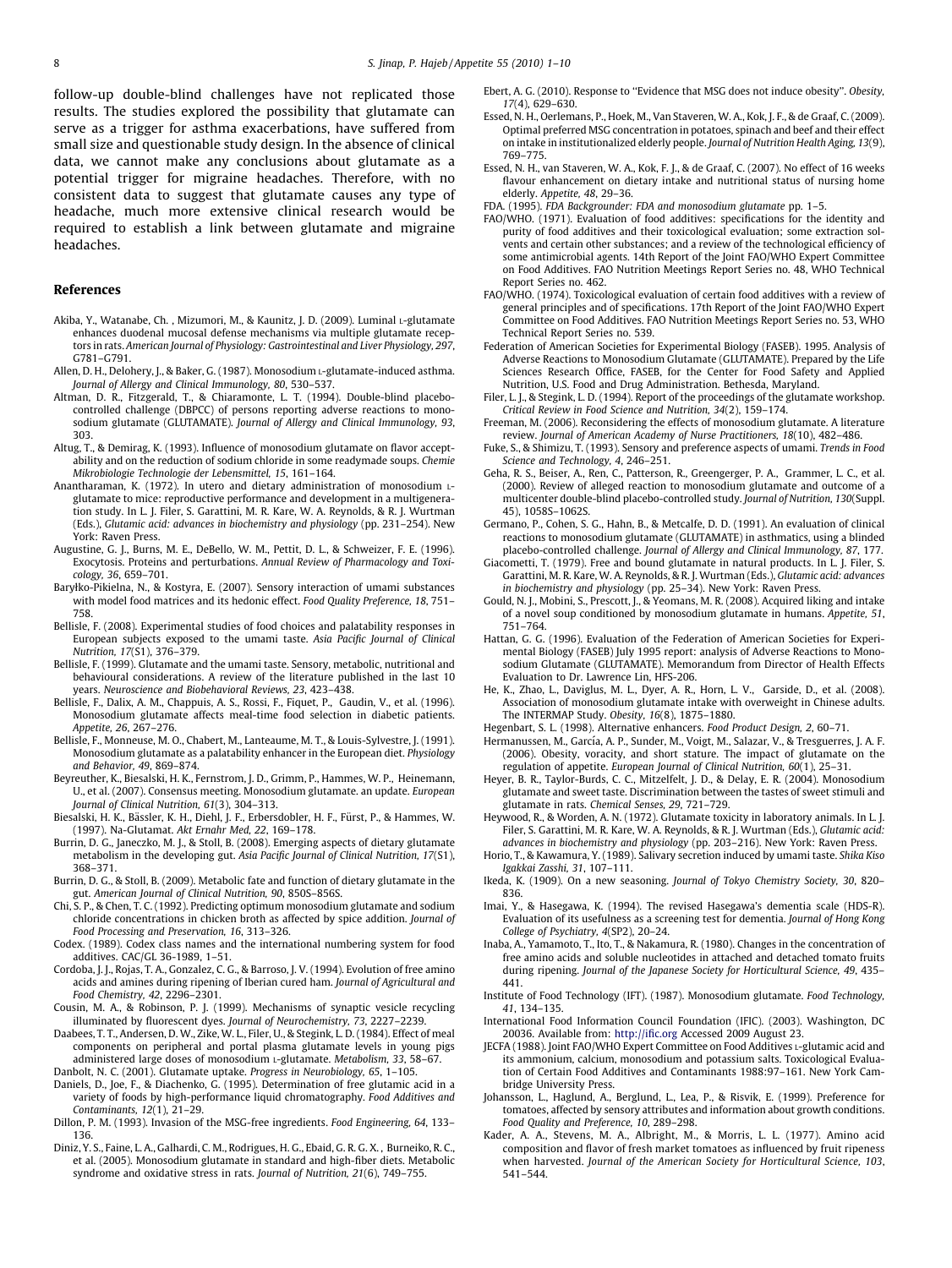- <span id="page-8-0"></span>Khairunnisak, M., Azizah, A. H., Jinap, S., & Nurul Izzah, A. (2009). Monitoring of free glutamic acid in Malaysian processed foods, dishes and condiments. Food Additives and Contaminants, 26(4), 419–426.
- Kinoshita, S., Udaka, S., & Shimeno, M. (1957). Studies on the amino acid fermentation. Journal of Genetic and Applied Microbiology, 3, 193–205.
- Kondoh, T., Mallick, H. N., & Torii, K. (2009). Activation of the gut-brain axis by dietary glutamate and physiologic significance in energy homeostasis. American Journal of Clinical Nutrition, 90, 832S–837S.
- Kondoh, T., & Torii, K. (2008). MSG intake suppresses weight gain, fat deposition and plasma leptin levels in male Sprague–Dawley rats. Physiology and Behavior, 95, 135–144.
- Konosu, S., Hayashi, T., & Yamaguchi, K. (1987). Role of extractive components of boiled crab in producing the characteristic flavor. In L. J. Filer, S. Garattini, M. R. Kare, W. A. Reynolds, & R. J. Wurtman (Eds.), Glutamic acid: advances in biochemistry and physiology (pp. 235–253). New York: Raven Press.
- Kuninaka, A. (1960). Studies on taste of ribonucleic acid derivatives. Journal of the Agricultural Chemical Society of Japan, 34, 487–492.
- Kurihara, K. (2009). Glutamate. From discovery as a food flavor to role as a basic taste (umami). American Journal of Clinical Nutrition, 90, 719S–722S.
- Kurihara, K., & Kashiwayanagi, M. (2000). Basic characteristics of glutamate and umami sensing in the oral cavity and gut. Journal of Nutrition, 130, 931S-934S.
- Leira, R., & Rodríguez, R. (1995). Dieta y migrañ a. Revista de Neurología, 24, 534–538. Lenjeune, M. P. G. M. , & Smeets, A. J. P. G. (2007). Effects of a high-protein diet with or without monosodium-glutamate in combination with inosine-monophosphate-5 on 24-h energy metabolism and appetite profile. Appetite, 49, 272–341.
- Lidemann, B. (2001). Receptors and transduction in taste. Nature, 413, 219–225. Löliger, J. (2000). Function and importance of glutamate for savory foods. Journal of
- Nutrition, 130, 915S–920S.
- Mallick, H. N. (2007). Understanding safety of glutamate in food and brain. Indian Journal of Physiology and Pharmacology, 51(3), 216–234.
- Mau, J. L. (2005). The umami taste of edible and medicinal mushrooms. International Journal of Medical Mushrooms, 7, 119–125.
- Moneret-Vautrin, D. A. (1987). Monosodium glutamate induced asthma. A study of the potential risk in 30 asthmatics and review of the literature. Allergy and Immunology, 19, 29–35.
- Murphy, C. (1987). Flavor preference for monosodium glutamate and casein hydrolysate in young and elderly persons. In Y. Kawamura & M. R. Kare (Eds.), Umami, a basic taste (pp. 139–151). New York: Marcel Dekker.
- Nagodawithana, T. (1992). Yeast-derived flavors and flavor enhancers and their probable mode of action. Food Technology, 11, 138–144.
- National Academy of Sciences, National Research Council (NAS). (1979). The 1977 survey of the industry on the use of food additives: estimates of daily intake (vol. 3). Washington, D.C. National Academy Press.
- Nicholas, P. G., & Jones, S. M. (1991). Monosodium glutamate in Western Australian foods. Chemistry in Australia, 58, 556–558.
- Niijima, A. (1991). Effects of oral and intestinal stimulation with umami substance on gastric vagus activity. Physiology and Behavior, 49, 1025–1028.
- Ninomiya, K. (2001). An overview of recent research on MSG. Sensory applications and safety. Food Australia, 53, 546–549.
- Ninomiya, K. (1998). Natural occurrence. Food Review International, 14, 177–212.
- Ninomiya, Y., & Funakoshi, M. (1989). Qualitative discrimination among ''umami'' and the four basic taste substances in mice. In Y. Kawamura & M. R. Kare (Eds.), Umami: a basic taste (pp. 365–385). New York, NY: Marcel Dekker.
- O'Kane, R. L., Martínez-López, I., DeJoseph, M. R., Viña, J. R., & Hawkins, R. A. (1999). Na(+)-dependent glutamate transporters (EAAT1, EAAT2, and EAAT3) of the blood– brain barrier. A mechanism for glutamate removal. Journal of Biological Chemistry, 274, 31891–31895.
- Okumura, S., Eguchi, S., Ogawa, W., & Suzuki, K. (1968). Methods for preparation of foods, beverages and seasoning having tomato flavor. Japanese Patent Pub (kokoku) No. 43-11731.
- Ortiz, G. G., Bitzer-Quintero, O. K., Zárate, C. B., Rodríguez-Reynoso, S., Larios-Arceo, F., Vela´zquez-Brizuela, I. E., et al. (2006). Monosodium glutamate-induced damage in liver and kidney. A morphological and biochemical approach. Biomedicine and Pharmacotherapy, 60, 86–91.
- Populin, T., Moret, S., Truant, S., & Conte, L. S. (2007). A survey on the presence of free glutamic acid in foodstuffs, with and without added monosodium glutamate. Food Chemistry, 104, 1712–1717.
- Prescott, J. (2004). Effects of added glutamate on liking for novel food flavors. Appetite, 42, 143–150.
- Prescott, J., & Young, A. (2002). Does information about MSG (monosodium glutamate) content influence consumer ratings of soups with and without added MSG? Appetite, 39, 25–33.
- Ramos, M., Caceres, I., Polo, C., Alonso, L., & Juarez, M. (1987). Effect of freezing on soluble nitrogen fraction of Cabrales Cheese. Food Chemistry, 24, 271–278.
- Radnitz, C. (1990). Food-triggered migraine. A critical review. Annals of Behavioral Medicine, 12, 51–65.
- Rangan, C., & Barceloux, D. G. (2009). Food additives and sensitivities. Disease-a-Month, 55(5), 292–311.
- Reeds, P. J., Burrin, D. G., Stoll, B., & Jahoor, F. (2000). Intestinal glutamate metabolism. Journal of Nutrition, 130, 978S–982S.
- Rhodes, J., Alison, C., Titherley, J. A., Norman, J. A., Wood, R., & Lord, D. W. (1991). A survey of the monosodium glutamate content of foods and an estimation of the dietary intake of monosodium glutamate. Food Additives and Contaminants, 8(3), 265–274.
- Ritthausen, K. (1913). On a procedure for separating inosinic acid. Journal of Tokyo Chemical Society, 34, 751–757.
- Roininen, K., Lahteenmaki, L., & Tuorila, H. (1996). Effect of umami taste on pleasantness of low-salt soups during repeated testing. Physiology and Behavior, 60, 953– 958.
- SCF. (1991). Reports of the Scientific Committee for Food on a First Series of Food Additives of Various Technological Functions, Commission of the European Communities, Reports of the Scientific Committee for Food, 25th Series. Brussels, Belgium.
- Schwartzstein, R., Kelleher, M., Weinberger, S., Weiss, J., & Drazen, J. (1987). Airway effects of monosodium glutamate in subjects with chronic stable asthma. Journal of Asthma, 24, 167–172.
- Schiffman, S. S. (1998). Sensory enhancement of foods for the elderly with monosodium glutamate and flavors. Food Review International, 14, 321–333.
- Shiffman, S. S., & Warwic, Z. S. (1993). Effect of flavor enhancement of foods for the elderly on nutritional status. Food intake, biochemical indices, and anthropometric measures. Physiology and Behavior, 53, 395–402.
- Simon, R. A. (2000). Glutamate safety in the food supply-additive-induced urticaria. Experience with monosodium glutamate (MSG). Journal of Nutrition, 130, 1063S– 1066S.
- Skurray, G. R., & Pucar, N. (1988). L-Glutamic acid content of fresh and processed foods. Food Chemistry, 27, 177–180.
- Spergel, J. M., & Fiedler, J. (2005). Food allergy and additives. Triggers in asthma. Immunology and Allergy Clinics of North America, 25(1), 149–167.
- Stegink, L. D., Filer, U., & Baker, G. L. (1983a). Modulating effect of Sustagen on plasma glutamate concentration in humans ingesting monosodium L-glutamate. American Journal of Clinical Nutrition, 37, 194–200.
- Stegink, L. D., Filer, U., & Baker, G. L. (1983b). Effect of carbohydrate on plasma and erythrocyte glutamate levels in humans ingesting large doses of monosodium Lglutamate in water. American Journal of Clinical Nutrition, 37, 961–968.
- Stegink, L. D., Filer, U., & Baker, G. L. (1985a). Effect of starch ingestion on plasma glutamate concentrations in humans ingesting monosodium L-glutamate in soup. American Journal of Clinical Nutrition, l15, 2ll–8.
- Stegink, L. D., Filer, U., & Baker, G. L. (1985b). Plasma glutamate concentrations in adult subjects ingesting monosodium L-glutamate in consommé. American Journal of Clinical Nutrition, 42, 220–225.
- Stevens, M. A., Kader, A. A., & Albright-Holton, M. (1977a). Intercultivar variation in composition of locular and pericarp portions of fresh tomatoes. Journal of the American Society for Horticultural Science, 102, 680–689.
- Stevens, M. A., Kader, A. A., & Albright-Holton, M. (1977b). Intercultivar variation in composition of locular and pericarp portions of fresh tomatoes. Journal of the American Society for Horticultural Science, 102, 689–691.
- Stoll, B., Henry, J., Reeds, P. J., Yu, H., Jahoor, F., & Burrin, D. G. (1998). Catabolism dominates the first-pass intestinal metabolism of dietary essential amino acids in milk protein-fed piglets. Journal of Nutrition, 128, 606–614.
- Takasaki, Y. (1978). Studies on brain lesions after administration of monosodium Lglutamate to mice. II. Absence of brain damage following administration of monosodium L-glutamate in the diet. Toxicology, 9, 307-318.
- Tomé, D., Schwarz, J., Darcel, N., & Fromentin, G. (2009). Protein, amino acids, vagus nerve signaling, and the brain. American Journal of Clinical Nutrition, 90, 838S–843S.
- Tomoe, M., Inoue, Y., Sanbe, A., Toyama, K., Yamamoto, Sh. , & Komatsu, T. (2008). Clinical trial of glutamate for the improvement of nutrition and health in the elderly. Annals of the New York Academy of Sciences, 1170, 82–86.
- Toyama, K., Tomoe, A. K., Inoue, B. Y., Sanbe, B. A., & Yamamoto, Sh. (2008). A possible application of monosodium glutamate to nutritional care for elderly people. Biological and Pharmaceutical Bulletin, 31(10), 1852–1854.
- Tsurugizawa, T., Tsurugizawa, T., Uematsu, A., Nakamura, E., Hasumura, M., Hirota, M., et al. (2009). Mechanisms of neural response to gastrointestinal nutritive stimuli. The gut-brain axis. Gastroenterology, 137, 262–273.
- Uneyama, H., Gabriel, A. S., Kawai, M., Tomoe, M., & Torii, K. (2008). Physiological role of dietary free glutamate in the food digestion. Asia Pacific Journal of Clinical Nutrition, 17(S1), 372–375.
- Uneyama, H., Niijima, H., Gabrei, A. S., & Torii, K. (2006). Luminal amino acid sensing in the rat gastric mucosa. American Journal of Physiology-Gastrointestinal and Liver Physiology, 291, 1163–1170.
- U.S. Department of Health and Human Services (USDHHS). (1958). Subpart A—General Provisions: substances that are generally recognized as safe. Code of Federal Regulations: Food and Drugs 21, No. 182.1(a).
- Walker, R., & Lupien, J. R. (2000). Glutamate safety in the food supply-the safety evaluation of monosodium glutamate. Journal of Nutrition, 130, 1049S–1052S.
- Weaver, J. C., & Kroger, M. (1978). Free amino acid and rheological measurements on hydrolyzed lactose cheddar cheese during ripening. Journal of Food Science, 43, 579–583.
- Williams, A. N., & Woessner, K. M. (2009). Monosodium glutamate 'allergy'. Menace or myth? Clinical & Experimental Allergy, 39, 640–646.
- Woessner, K. M., Simon, R. A., & Stevenson, D. D. (1999). Monosodium glutamate sensitivity in asthma. Journal of Allergy and Clinical Immunology, 104, 305–310.
- Woods, R. K., Weiner, J., Abramson, M., Thien, F., & Walters, E. H. (2006). Patients' perceptions of food-induced asthma. The Internal Medicine Journal, 26(4), 504–512.
- Woods, R. K., Weiner, J. M., Thien, F., Abramson, M., & Walters, E. H. (1998). The effects of monosodium glutamate in adults with asthma who perceive themselves to be monosodium glutamate-intolerant. Journal of Allergy and Clinical Immunology, 101, 762–771.
- Yamaguchi, S. (1987). Fundamental properties of umami in human taste sensation. In Y Kawamura & M. R. Kare (Eds.), Umami: a basic taste (pp. 41–73). New York, NY: Marcel Dekker.
- Yamaguchi, S., & Ninomiya, K. (2000). Umami and food palatability. Journal of Nutrition, 130, 921S–926S.